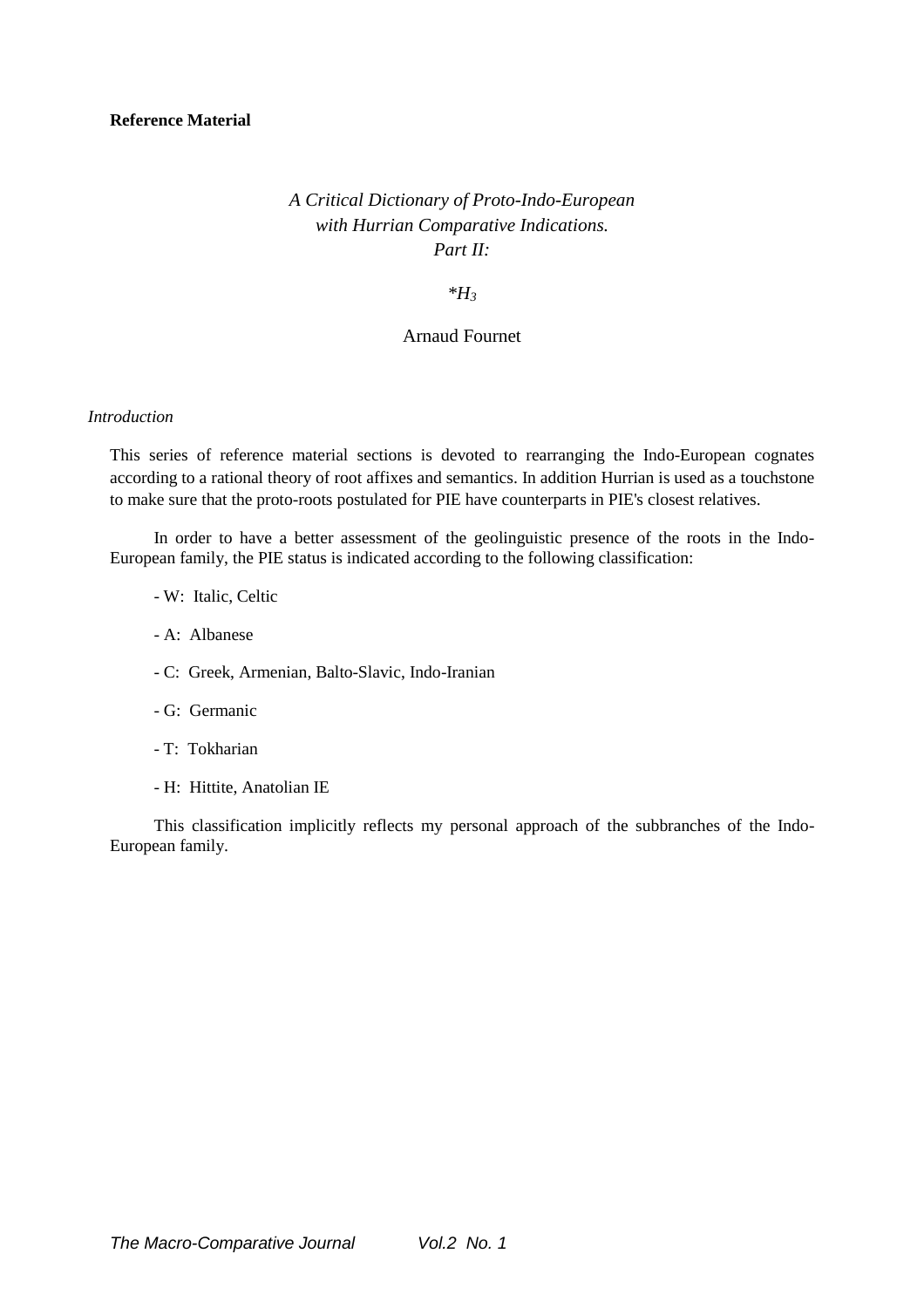## **\*H<sup>3</sup>**

Prefix *i*-

PIE \**īkʷ*- from \**i-H3kʷ*-: redupl. O.Ind. *ī́kṣatē* "sees", Greek ἴψαο "you have reprimanded, have punished, pressed hard, oppressed", ἐν-ιπή "rebuking, reproving appellation", ἐνίσσω (changed ενίπτω), Aor. ἠνίπαπον and ενένιπον "rebuke, reproach, reprove, punish, avenge, scold"

|      | Hurrian | Hittite | Albanese                | Afrasian     |
|------|---------|---------|-------------------------|--------------|
| *Н   |         |         | $(?) * H_1 > th$        | *1           |
| $*H$ |         |         |                         | $*_{\alpha}$ |
| *H   |         |         |                         | $*\`$        |
| *Н   |         |         | $\mathcal{D}$ *H $\sim$ | $*$          |

Table of correspondences for laryngeals

\*\*\*

 $*H_3eb^h$ - "to sweep; to multiply" not in LIV (IEW772) PIE status:  $\begin{array}{c} \nC \n\end{array}$  A word with a limited extension. Not attested in Hurrian. Arm. *avelum* "I sweep", Gk. ὀφέλλω "to sweep", Gk. ὄφελµα, ὄφελτρον "broom", Hesychius όφελτρέυω "to sweep". Arm. *aṙ-avelum* "I multiply", *aveli* "more", Gk. ὄφελµα "benefit, advantage"; Hesychius ὄφελος "benefit", ὠφελέω "to use".

(?) \*H3ed- "to smell, to give a smell" in LIV296 (IEW772-3), Mallory-Adams (2006:483) \**H3ed*-PIE status: WACG\_\_.

Not attested in Hurrian. (?) Arabic *ˁaṭir* 'to smell (good)', *ˁaṭar* 'smell, perfume'. Lith. *úodžiu*, *úosti* "to smell" (\*ōdiō), Ltv. *uôžu*, *uôst* "to smell", Lith. *úostyti* "to snuffle, sniff" = Ltv. *uôstît* and *uôkstît*;

Arm. *hot* "smell, odor" (*o*-stem), *hotim* "rieche", *hototim* "wittere";

Gk. ὄζω "to smell" (< \*ὄδy-ω), ὄδωδα, Hom. etc. ὀδµή, Dor. ὀδµā́, Att. ὀσµή "smell, odor" (\*οδ-µᾱ), δυς-, εὐ-ώδης "evil-, goodsmelling", ὀσ-φραίνοµαι "to smell" with \*οδσ- (Lat. *odor*) as first part;

Alb. *amë* "unpleasant smell, odor"  $(=\dot{\phi}\delta\mu\dot{\eta})$ ;

Lat. *odor* "smell, odor", *odefaciō*, *ol(e)faciō* "to smell", *oleō*, -*ēre* "to smell, stink";

Swe. *os* "smell, odor", Nor. Dan. *os* (\*ōd-s-o-) "haze, mist";

 $*H_3$ ed- "to hate" in LIV296 (IEW773), Mallory-Adams (2006:483) PIE status: W\_CG\_H. Cf. Hurrian *adirha* "being in conflict". Arabic *ˁaṭib* 'to be angry (against sby)'. Slov. *jàditi* "anger", Serb. *ijèditi* "to enrage"; Lith. *aidinti* "to stir, tease, irritate"; Arm. *ateam* "to hate", *ateli* "detested, hostile"; Gk. ὀδυς- (as \*οδ-υδ- das participle perf. enthaltend) in οὐδύεται ἐρίζεται Hes. (οὐ- metr. lengthening for  $\dot{\theta}$ -),  $\dot{\theta} \delta \dot{\omega} \delta \dot{\nu} \sigma \alpha \dot{\alpha} \mu \nu$ ,  $\dot{\theta} \delta \dot{\nu} \sigma \alpha \dot{\alpha} \theta \alpha$ ,  $\dot{\theta} \delta \dot{\nu} \sigma \theta \eta \nu \alpha$  "be angry with, grumble, rumble"; Lat. *ōdī* "to hate", *ŏdium* "hate"; O.E. *atol*, O.Ice. *atall* "dirus, atrox"; O.Ice. *eitr* "fury, bitter sense, mind", E.Fris. *eitel* "angry, irate, frenzied"; Hitt. *ḫatukiš* "terrible, dreadful";

(?) \*H3ēd- "stalk, tail" not in LIV (IEW773), not in Mallory-Adams (2006) PIE status: C . Dubious root. Not in Hurrian. O.Ind. *ádga*- m. "stalk";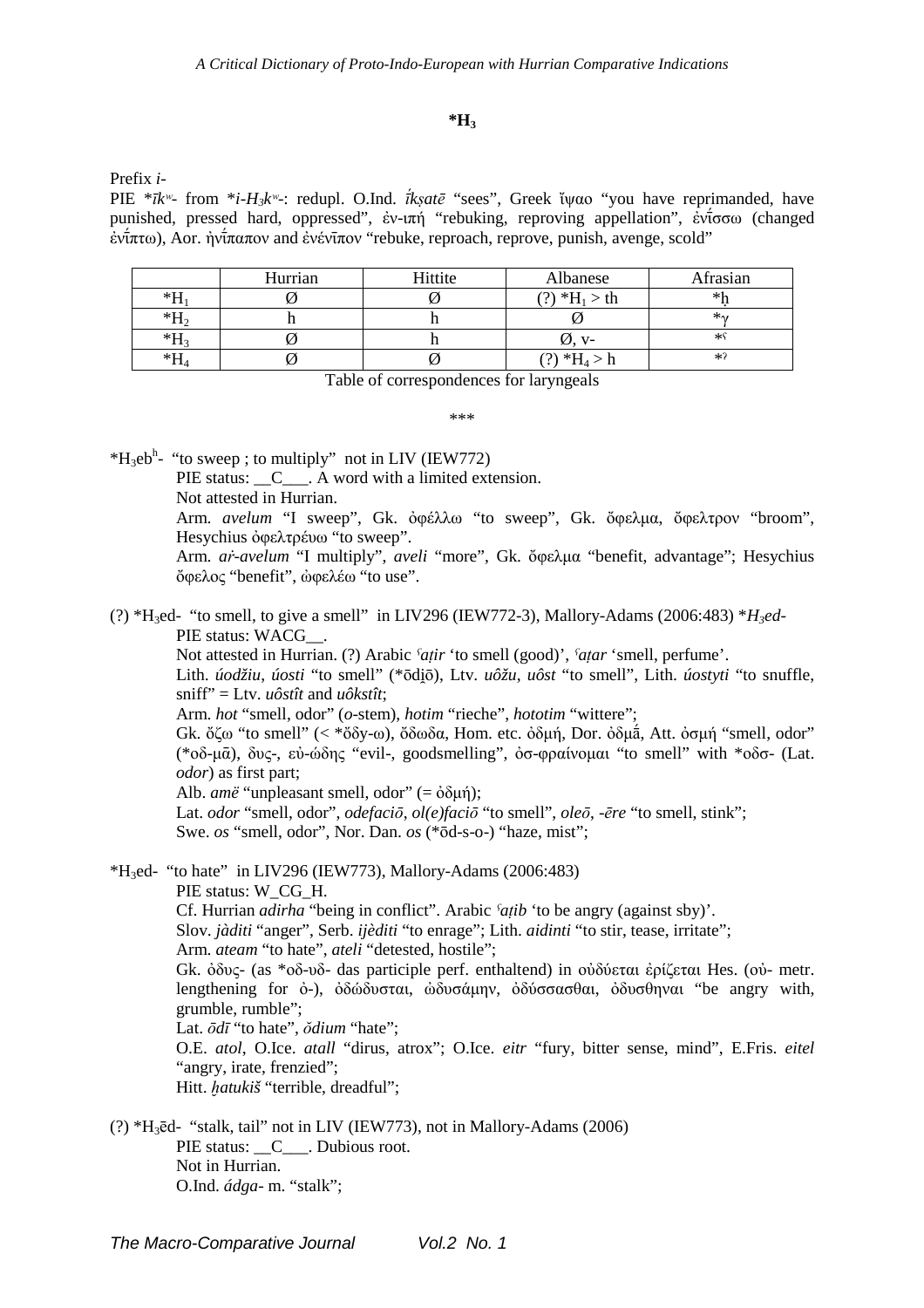Lith. uodegà "stalk; tail", Ltv. uodega "tail".

\*H<sub>3</sub>eid- "to swell, fester" not in LIV (IEW773), Mallory-Adams (2006:485) \*H<sub>a</sub>eid-PIE status: ACG . Not attested in Hurrian. O.C.S. jadv "poison" (\*oidos) Arm. aitnum "I swell" (\*oid-nu-mi), aitumn "swelling, lump, growth"; Gk.  $o$ i $\delta \alpha$ ,  $o$ i $\delta \epsilon$  "swell",  $o$ i $\delta$ o $\epsilon$  n. "swelling, lump, growth",  $o$ i $\delta \alpha \xi$  "unripe fig",  $o$ i $\delta \alpha$ "swelling, tumescence", Οἰδί-πους "swollenfoot"; O.H.G. eiz, Ger. dial. Eis "ulcer", O.H.G. eitar, O.E. āt(t)or, O.Ice. eitr "pus"; Nor. eitel "gland, knot, bud"; M.H.G. eizel "small pustulating ulcer"; Maybe Alb. gjendra "(\*testicle), lump, tumor, swelling, gland"; Church Slavic jadro "nucleus, testiculus", Pol. jądro "nucleus; pl. testicles"; O.Ice. eista "testicle" (\*oid-s-to(n)-, from the zero grade of es-stem: Gk. olooc); O.C.S. isto, pl. istesa "testicle, kidney" from zero-grade \*id-sto-, next to which\*oid-s-to- (O.Ice. eista) perhaps in Old Russ. jestese n. Du. "testicles", (?) O.Ind. *indra*- "strong", also GN *Indra*-, IIR (Mittanni) *Indar* = Av. GN *Indra*-; O.Ind. *indrivám* n. "power, fortune"; nasalized \*ind-ro to \*ed- (ied-) in Slav, \*iedro, \*iedr<sub>15</sub>; O.C.S. jedro "quick, fast" (from "strong" =  $(?)$  "swollen"), Serb. *jédar* "full, strong, fresh, strong" and Russ. jadrovítyj "strong", jędrny "strong, lively "; (?) Arm. *ait* (i-stem) "cheek"  $\langle \langle lw \rangle$ ?) Hurrian *avi* 'face') (?) O.E. āte, Eng. oat "oat"; Russian jádrica "barley, oats" (< \*ād- < \*H<sub>4</sub>ed-; Cf. Egyptian jt 'barley') (?) \*H<sub>a</sub>og- "fruit" not in LIV (IEW773), Mallory-Adams (2006: 487) \* $H_a \acute{o}$ geH<sub>a</sub>- 'berry, fruit' PIE status: W\_CGT\_. Cf. \*H<sub>a</sub>egros 'field'. Not in Hurrian. Lith. úoga "berry, cherry", Ltv. uôga "berry; blister, bubble"; O.C.S. (j)agoda "καρπός, fruit", Russ. jágoda "berry", Church Slavic vin-jaga, Slov. vin-jága "wild grapes", (?) Arm.  $a\check{c}em$  "grow" (\*2gyō), Goth. akran n. "fruit, also corn, grain", O.Ice. akarn, O.E. aecern, M.H.G. ackeran, eckern "wild fruit, esp. acorn", Ger. Ecker, Ir. āirne (\*agrīnyā) "sloe". Welsh aeron "tree fruit", eirin-en "plum", M.Bret. irin, Bret. hirin "sloe". (?) O.Ir.  $\bar{a}ru$  "kidney" [< \* $\bar{a}rann$  < \*agrīnā], Welsh aren f. "kidney, testicle" (pl. eirin "testicles, plums"). (?) Tocharian A, B oko "fruit" (Adams 109), \*H<sub>1</sub>oHku- "fast" not in LIV (IEW775), Mallory-Adams (2006:480) \* $H_1 \bar{\sigma}$ *kus*- 'fast' PIE status: WACG . Not in Hurrian. O.Ind. āśú- "quick, fast", compar. as ivan, superl. as istha-, Av. asu- "quick, fast", compar.  $\overline{a}$ sv $\overline{a}$ , superl.  $\overline{a}$ sišt $\overline{o}$ ; Gk. ώκύς, ώκιστος, poet. ώκύτατος,

(?) zero grade Alb. (\*assu-pedis) *shpejt* "(\*swift footed) quick, fast", *skiptar* "eagle man", shqipe "eagle", skifter "hawk, flying fast",

Lat. ōcior "faster", superl. ōcissimus, acu-pedius "swift-footed", accipiter "hawk, falcon". O.Welsh di-auc, Welsh di-og, Corn. di-oc, Bret. di-ec "idle", actually "slow";

(?)  $*\bar{0}$ k-ro- in Church Slavic *jastręb* i'hawk''.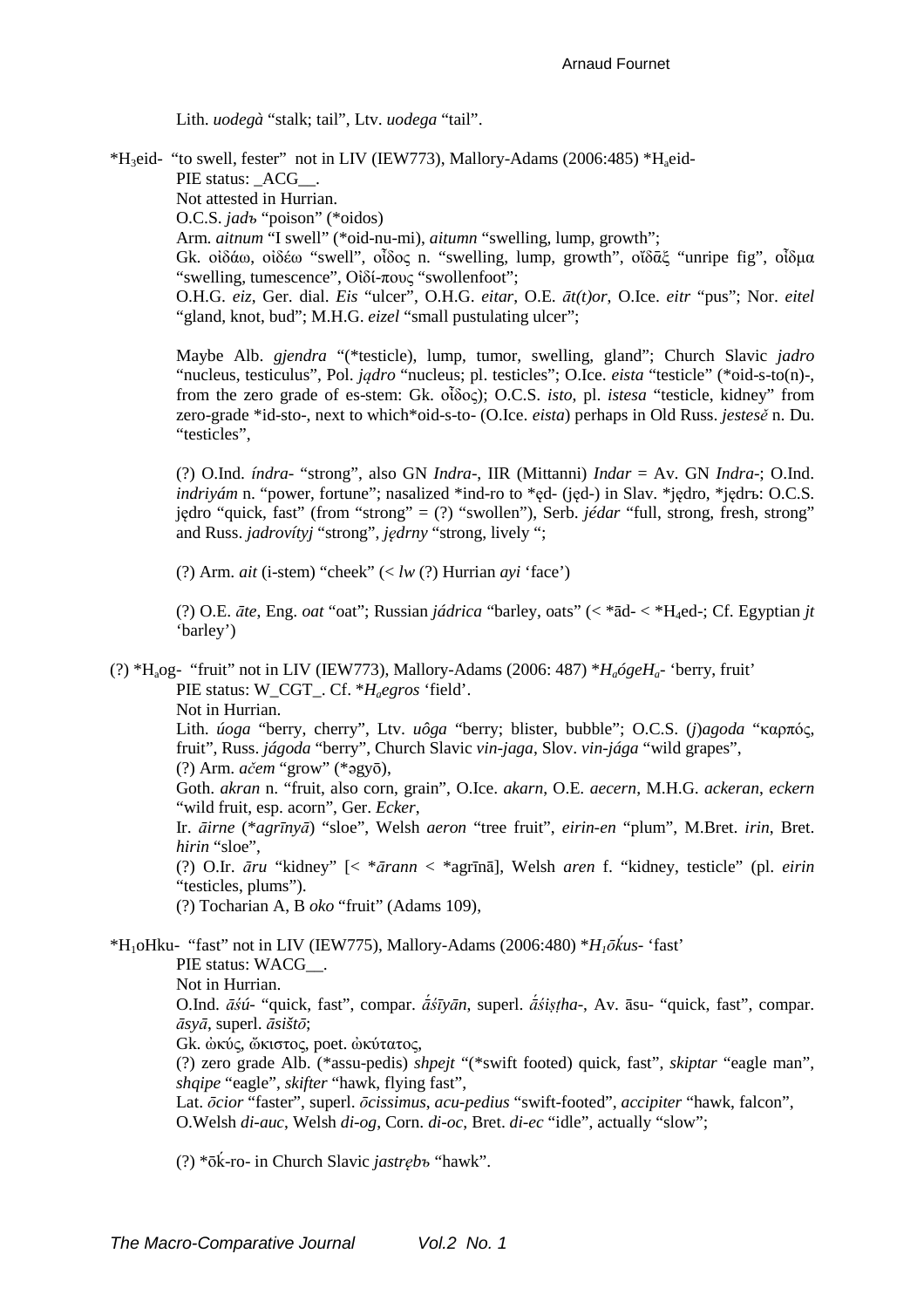(?) \*H<sub>3</sub>eit- "to take, use" in LIV297 (IEW295) PIE status: W\_C\_\_\_. Limited distribution. Not attested in Hurrian. Gk. οίσοµαι "to bring, carry", Lat. *ūtor* "to use";

 $*H_3ek(w)$ - "to see" in LIV297-8 (IEW775-777), Mallory-Adams (2006:483) PIE status: W\_C\_

Not in Hurrian. Arabic *ˁaqal* 'to understand, recognize', Egyptian *ˁk* 'to learn', *ˁrk* 'to understand'; Cushitic \**ˀaḳ, \*ak* 'to know, see', \**ˀariḳ* 'to understand, see'.

*Cf*. \**dok*- and \**sekw* "to see". Greek δοκεύω "to see, discern, perceive, observe"; Marathi *dola* (\*dokula) "eye". *Cf*. Hitt. *šakuwa*- n. pl. "eyes", *šakuwāi*- "to see"

 $*H_3$ ek- not in LIV (IEW774)

Gk. ὄκνος "dubiousness, hesitating", ὀκνέω "hesitate", ὀκνηρός "dilatorily";

Goth. *aha* "sense, mind, understanding", *ahjan* "believe, mean"; O.H.G. *ahta* "observance, car, attention", O.E. *eaht* f. "calculation, consultation, estimate", O.H.G. O.S. *ahtōn*, O.E. *eahtian* "consider, observe, appraise", O.Ice. ǣtla (\**ahtilōn* ) "mean, think, intend, mean, aim".

(?) Goth. *ahma* m. "ghost"; *ahaks* "dove" (as spirit bird)

\*H3ekw- in LIV297-8 (IEW775-777)

\*H3ekw-θ-

PIE status: C

O.Ind. *ákṣi* n. "eye" (this i-stem ved. only nom. acc. sg. and in compounds, akṣi-pát "a little, a bit", after ved. also in bh-case and in loc. pl.), gen. sg. *akṣ-ṇ-áḥ* etc., nom. Du. *akṣī́* = Av.  $a\ddot{s}i$  "(both) eyes" [O.Ind. -ĝ<sup>w</sup>h- > -kṣ- : Avestan -ĝ<sup>w</sup>h- > -xš-, -š-]; this stem *aks*- also in ved. *an-ák* "blind"; Av. *aši* for \**axšī* after *uši* "ears", compare Av. *aiwyāxšayeinti* "they supervise", *aiwāxštar*- "supervisor, custodian, keeper"; redupl. O.Ind. *ī́kṣatē* "sees" (PIE \**īkʷ*- from \**i-H3kʷ*-); *akṣá*- m. "dice, cube", i.e. "provide with eyes"; *kṣaṇa*- m. n. "instant, eye blink" (seems grown from a loc. \*[a]ksán);

Gk. ὀφθ-αλ-µός "eye" (\*okʷθh- with aspirate), without aspirata Beot. ὄκταλλος, Lak. ὀπτίλος, Epidaur. ὀπτίλλος;

\*H3ekw-

PIE status: WACGTH.

O.Ind. *prátīka*- "turned, opposite", n. "face (with the eyes and mouth)" (= Gk. πρόσ-ωπον), *ánīka*- n. " the turned, front ", Av. *ainīka*- m. "face (with the eyes and mouth)" [\*proti, \*eni + H3kʷ-], *ghr̥tā́cī* f. "greasy (looking); sacrificial spoon", *śvitīcī́* f. "gleaming";

Arm. (with expressive gemination) *akn*, gen. *akan* "eye, aperture, hole" (n-stem), nom. pl.  $ac^{h}$ - $k^{h}$  pluralized from dem nom. Du. \* $ok^{w}i$ ;

Gk. (\*oksi) ὄσσε nom. Du. "eyes"; [\*okʷi̯e for \*okʷī] Att. \* στε, τριοττίς "necklace with three glass eyes"; ὄσσοµαι "see, observe (spiritually), foresee, predict", Att. ὀττεύοµαι "foresee, predict, dread"; ὄψομαι "I will see", ὅπωπα "have seen"; ὀπιπεύω "gawk at, look after", παρθενοπίπης "overseer of girls " with reduplicated root όπ (ι + H<sub>3</sub>π >  $\overline{\tau}$ ); ὄμμα "eye" (\*op-mn), "ὄμματα" (probably with expressive gemination); ὀπή "opening, aperture" (ἐνόπαι f. pl. "earrings" under likewise, πολυ-ωπός "nets with a lot of openings or meshes"); lengthened grade ὤψ "face"; πρόσωπον "face (with the eyes and mouth)", µέτωπον "forehead", *Cf*. Κύκλ-ωψ, βο-ῶπις; µύ-ωψ "shortsighted"; αἶθ-οψ [*Cf*. Lat. atr-ōx, fer-ōx]; ἴψαο "you have reprimanded, have punished, pressed hard, oppressed", ἐν-ιπή "rebuking, reproving appellation", ἐντσσω (changed ἐντπτω), Aor. ἠντπαπον and ἐνέντπον "rebuke, reproach, reprove, punish, avenge, scold"

(?) Gk. ὄπις "vengeance or visitation, awestruck fear; punishment, retribution",

Lith. *akìs* "eye", *akì* (= O.Bulg. *oči*) "both eyes", Ltv. *acs* "eye", O.Pruss. *ackis* nom. pl. "eyes", O.Bulg. *oko* (Russ. *óko*), gen. *očese*, Du. *oči* "eye"; Lith. *akýlas* "attentive", Pol. *obaczyć* (lengthened grade) "see, remark, behold", from which (ob/o) *baczyć* "look out, see";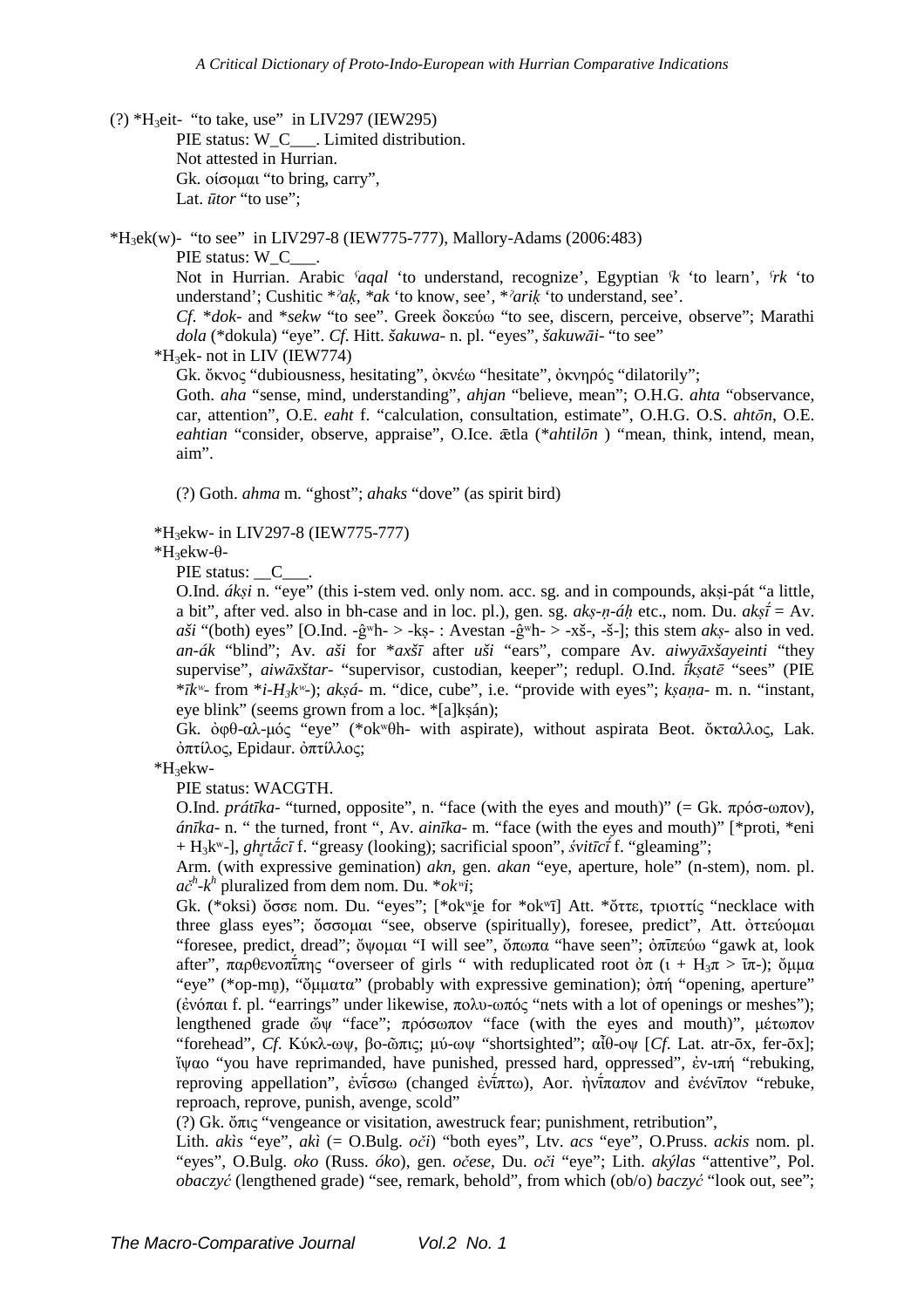of n-stem Serb.-Church Slavic *okno* "window"; [*Cf*. Eng. (O.Ice lw) *wind-ow*] affiliation from Lith. *ākas* "hole in the ice", Lith. *eketẽ* (*aketẽ*, *akytė*) "hole in the ice to get water", Ltv. akate "water-file pit, pothole in morass",

Alb. *sy* "eye"; Alb. Geg *syni* "eye"

(?) Alb. Gheg (*aug*-) *agu* "dawn, sunshine, dark", *agull* "blindness",

Old Irish *enech*, M.Welsh *enep* "face, face (with the eyes and mouth)", M.Bret. enep *id* and preposition "against",

Lat. *oculus* "eye" (ōkʷelo-s); *atr-ōx* " grisly", fer-ōx "wild" [*Cf*. Gk. µύ-ωψ "shortsighted", etc.];

Gmc. (1) \*ahw- (\*ókʷ-, OHG. *ac-siuni* f. "species", *auc-siuno* "evidenter"), \*awi- (\*okʷí-) in OHG. *awi-zoraht* "obvious", O.E. *ēawis* (\*ēaw-wis) "apparent, manifest, obvious", *ēawan* "to show", O.Fris. *āwia*, *auwia id* (\*awjan), MHG. *z-ounen*, M.Dutch *t-ōnen* "to show" [with abbreviated prefix]; Gmc. \*aun- (\*okʷén-); (2) stem \*auhan-: Crimean Goth. pl. *oeghene* [oe = ö], Goth. *augō*, O.Ice. *auga*, O.H.G. *ouga*, O.E. *ēage* n. "eye"; (3) stem \**augja*- in Goth. *and-augi* n. "face (with the eyes and mouth)", O.E. *and-ēages*, OHG *Andouge* "in view of", O.Ice. -*eygr*, O.H.G. -*ougi*, O.E. -*ēaged* "-eyed";

Toch. A *ak*, Du. *aśäṃ*, В *ek*, Du. *eśane* n. "eye"; A *ak*-*mal* "face" [="eye + nose"],

(?) Ltv. *aka* "stream, brook", Russ. river name *Oká*, *Cf*. Sumerian *igi*, *ibi n*. eye(s); face, front.

 $*H_3$ o $\acute{k}$ toH- "eight" not in LIV (IEW775), Mallory-Adams (2006:487)  $*h_x$ o $\acute{k}t\acute{o}(u)$ PIE status: WACGT.

Not in Hurrian. This root probably has some kind of relationship with \*kwetwer "four".

Cardinals: O.Ind. *aṣṭā́*, *aṣṭā́u* "eight", *aśītí*- f. "set of eight"), Av. *ašta*, Av. *ašti*- "width of four fingers"; Ved. *aṣṭā́daśa*- 18, Av. *aštadase*- "18",

Lith. *aštuo-nì*; O.C.S. *osmь* (from the ordinal *оsmъ*),

Gk. ὀκτώ "eight", ὀκτω(καί)δεκα "18", ὀκτακόσιοι "800",

Arm.  $ut^h$  [< \*opt-]

Alb. *tetë* [< \*oḱtō-t-, with a formative –*ta* also found in Anatolian Lycian *aitãta* < \*oḱtō(u)ta "eight" : Alb. *teta* "eight"; Lycian *ñuñtãta* "nine" : Alb. *nanda* "nine"; Alb. shtata "seven" < \*sa(p)tata "seven"];

O.Ir. *ocht* (n-); Welsh *wyth*, nCorn. *eath*, Bret. *eiz* (\*ochtī, older -ū from -ō);

Lat. *octō* "eight"; *octōdecim* "18", *octingentī* "800",

Goth. *ahtau*, O.Ice. *ātta*, O.H.G. O.S. *ahto*, O.E. *eahta*; O.H.G. *ahtozehan* "18",

Toch. A *okät*, В *okt*,

Ordinals: O.Ind. *aṣṭamá*-, Av. *aštǝma*- "eighth";

Lith. *ãšmas*, O.Pruss. *asman* (acc.), O.C.S. *osmъ* (oḱtmo-);

Gk. Ion. Att. ὄγδο(F)ος (ὁ after ἕβδοµος), ὀγδοήκοντα (Hom. to ὀγδώκοντα is reshaped after ὀκτώ),

Old Phrygian οτυFοι Fετει "in 8 years" (\*oḱtōwoi wetesi);

Gaul. *oxtumetos*, O.Ir.*ochtmad*, Welsh *wythfed*,

Lat. *octāvus* ; Oscan *Uhtavis* "Octavius" probably from \**octōwos*; Lat. *octuāgintā* "80", Toch. A *oktänt*, В *oktante* "eighth".

\*H3el- "to be sick" not in LIV (IEW775), Mallory-Adams (2006:483) \**H3ligos* 'ill, bad' PIE status: W\_C\_T\_. Hurrian *ullul-* "to die". Arabic *ˁalīl* 'to be ill'. Gk. ὀλοός (\*ὀλοFός) "lethal", Lat. *lūtum* "death", Toch. B *alāṣṣam* "(he is) ill, tired",

\*H3elH1- "to be destroyed" not in LIV (IEW775), Mallory-Adams (2006:483) PIE status: W\_C\_\_H.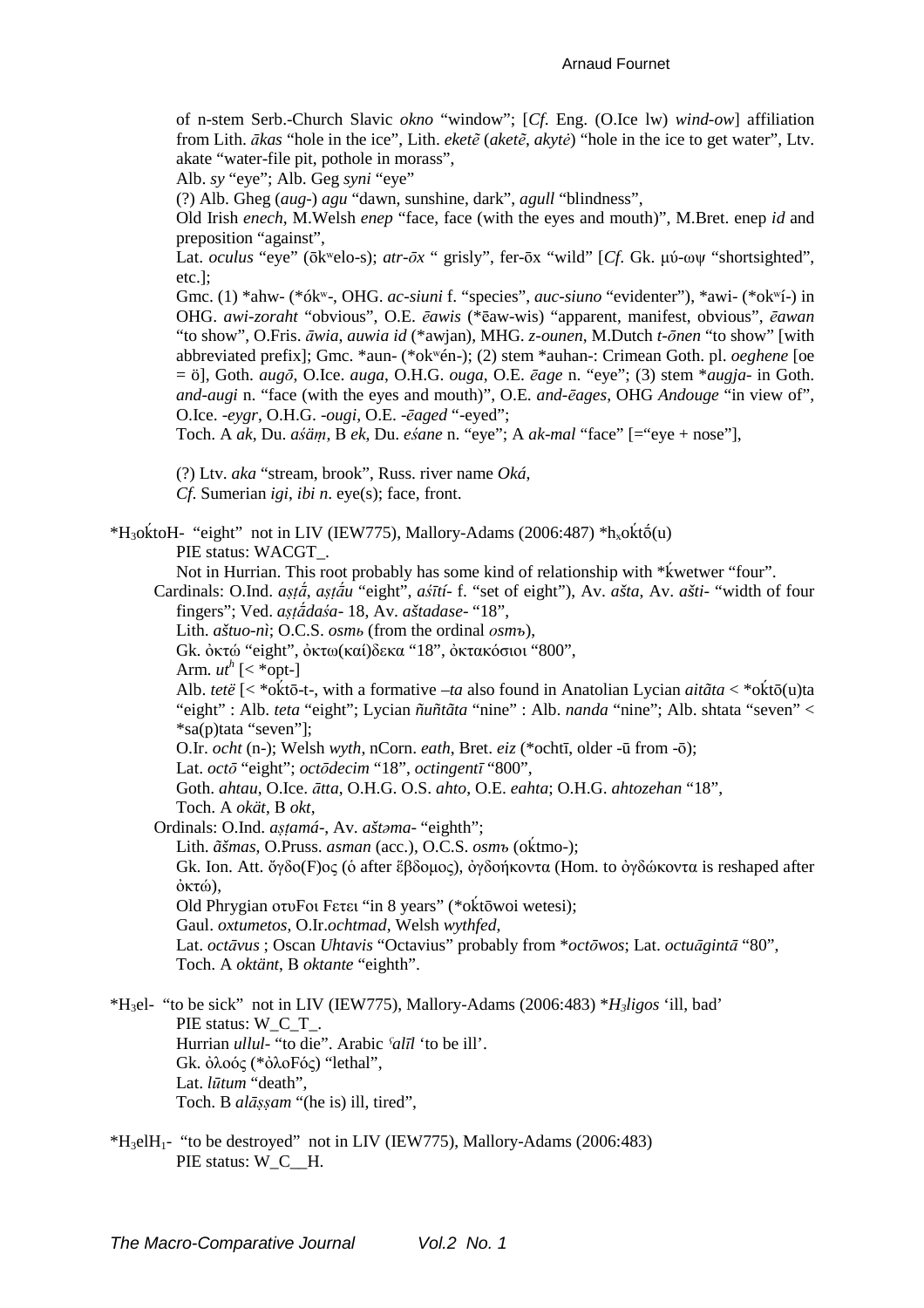Hurrian ull- "to destroy", ulmi "weapon". Urartean ul- "to destroy". Arabic 'all 'to strike repeatedly'. Gk. ὄλλῦμι (\* όλ-νυ:-μι), Fut. ὀλέσω "spoil", ὀλετής "destroyer", ὀλέκω "to destroy", Lat. *ab-oleō* "to destroy". Hittitte hallanive- "to lay waste, devastated", hullai-, hulliva- 'fight, struggle'.

\*H<sub>3</sub>em(e)sos "shoulder" not in LIV (IEW778), Mallory-Adams (2006:481) \*h<sub>1/4</sub>ómsos PIE status: W CGT. Not in Hurrian. This root may be a derivative of  $*H_3es-t$ - "bone" with infix m. O.Ind. ámsa- m. "shoulder"; Gk.  $\phi$ μός from lengthened grade \* $\bar{\phi}$ msos, compare  $\dot{\epsilon}\pi$ -ομμάδιος in Theocr.: Arm. us, gen. usov, Lat. umerus from \*omesos, Umbrian uze, onse "in umero"; Goth. ams (Gmc. \*amsa-), (?) O.Ice. áss "ridge"; Toch. A es "shoulder" (\*omso-), B āntse (\*omeso-).

(?) \*H<sub>4</sub>em- "to move fast" Cf. LIV279 \*H<sub>2</sub>meiğw- 'to change, migrate' (IEW713) Mallory-Adams (2006:483) cites only \*mei- 'to exchange'. If the relation with  $*H<sub>a</sub>mei\check{e}w$ - is accepted then the root is  $*H<sub>a</sub>em$ -. PIE status: CG . Hurrian amm-'to arrive at, reach'. Arabic 'a'amm 'strong, tall', 'amaj 'to go fast'. O.Ind. *ámavān*- "boisterous, strong" = Av. *amavant*- "strong, mighty, vast, grand", O.Ind.  $\hat{a}$ ma- m. "rush" = Av. ama- "power, force", adj. "strong", (?) O.Ind. ámatra- "tight, firm", Mod.Ice. amstr "work, effort", Nor. amla "to move, work, esp. without success", OHG emiz, emizzīg, emazzīg, German emsig "active",

(?) \*H<sub>4</sub>em- "to suffer" in LIV280 \*H<sub>2</sub>merd- 'to mistreat' (IEW736-7), Mallory-Adams (2006:485)  $*_{h,em(h,)}$  *weh<sub>a</sub>*- 'suffering'. If the relation with  $*H_{a}$  merd- and Hurrian is accepted then the root is  $*H_{a}$ em-. PIE status: CGT. Hurrian am-'to harm'. O.Ind. abhy-amīti "to plague, damage", ámīvā "tribulation, affliction, disease, malady", āmáyati "to damage; to be sick", āmaya- m. "disease, malady"; Av. amáyavā "affliction, tribulation". Gk. Hom. outloc "aching" (probably metr. lengthening from outloc, \*outloc- $\vec{\alpha}$ );  $\alpha \nu \tilde{\alpha}$ , Ion. άντη "distress". O.Ice. ama "plague", Mod.Ice. ami "plague", Toch. A. amiśkäññe "unsatisfaction", B omäskem "evil, bad". \*H<sub>3</sub>em- "to swear" in LIV280 \*H<sub>2</sub>emH<sub>3</sub>- 'to swear' (IEW736-7), Mallory-Adams (2006:483)  $*H_{\alpha}$ emH<sub>3</sub>-. PIE status: C. Hurrian amumi 'message'. O.Ind. ámīti "to state, swear", Gk. ὄμνῦμι, ὀμνύω "to swear" (ὀμόσαι, ὀμώμοκα; Fut. ὀμεῖται neologism), (?) \*H<sub>x</sub>em- "sour ; raw" not in LIV (IEW777-8), Mallory-Adams (2006:481) \* $H_2emros$ -. PIE status: W CGT. Not in Hurrian. \*H<sub>1</sub>em- "sour" Cf. Gaulish samolus "sour, sorrel, Oxalis acetosella". O.Ind. amlá-, amblá- "sour, sorrel, Oxalis acetosella", zero grade āmrá- m. "Mango tree", Ltv. amuols "sorrel, Oxalis acetosella",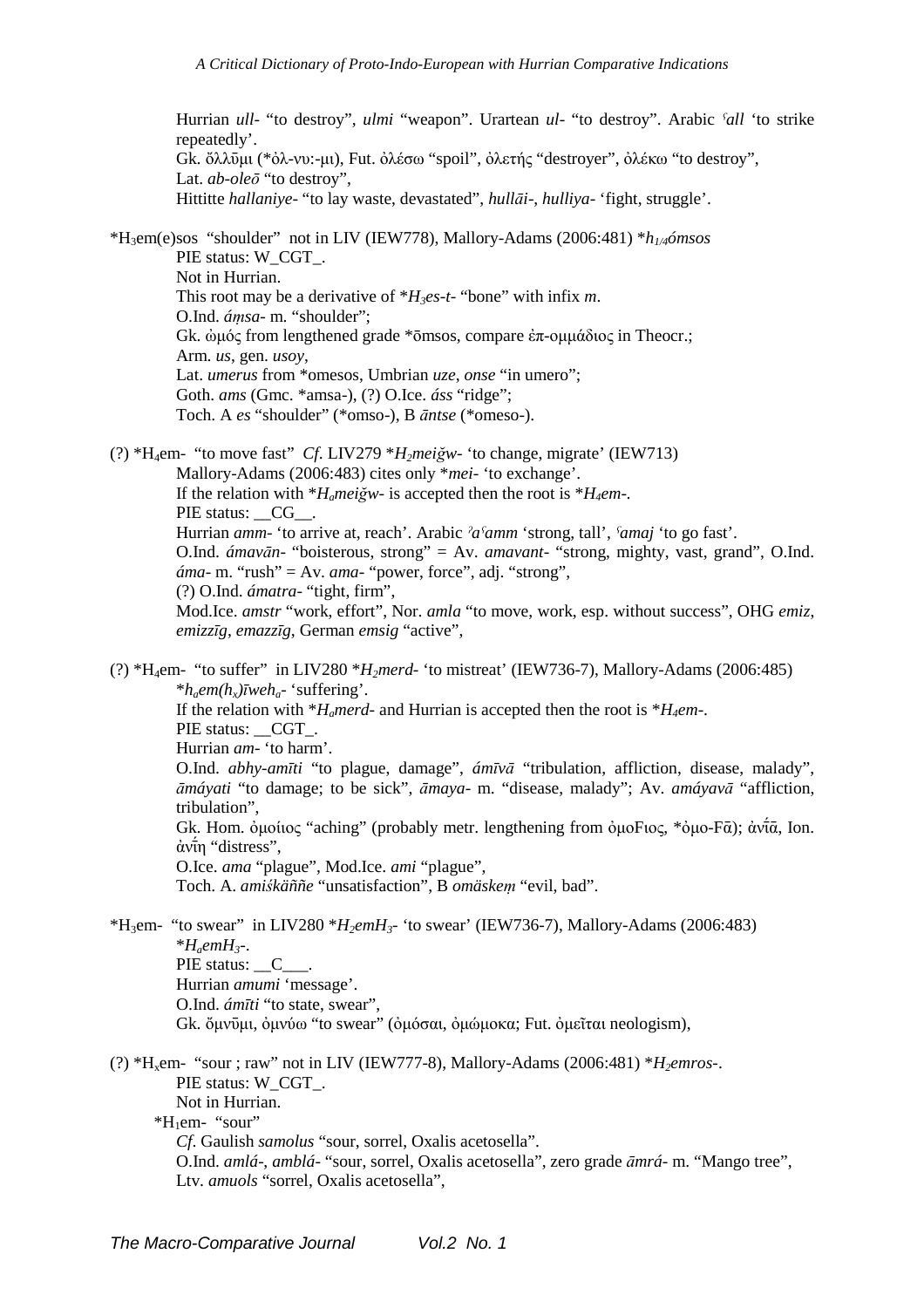Lat. amārus "bitter",

Gmc. \*ampra- (from \*ambra- < \*am-ro-) in Dutch *amper* "sharp, bitter, unripe", O.Ice. apr (\*ampraR) "sharp", Subst. O.E. ampre, O.H.G. ampfaro "(Sauer)ampfer";

\*H<sub>i</sub>em- "raw"

O.Ind. āmá- "raw, unripe", āmād- "that eats raw meat": Scythian PN Αμάδοκοι from Iran. \*āmād-aka- "raw meat eater",

Gk. ἀμός "raw, cruel, savage", ἀμηστής "that eats raw meat"  $\leq$  \* $\bar{\text{om}}$  and ed- "to eat"]; Arm. zero grade hum "raw, cruel, savage";

O.Ir. om, Welsh of "raw",

(?) Alb. tamlë "(sour) milk", (?) ambëlë, ëmblë "sweet", tëmblë "gall";

(?) O.Ir.  $um(a)e$  "copper, iron ore", Welsh *efydd* "copper, bronze" [< \*omiyo-] (?) O.E. ōm m. "rust", ōme f. "swine erysipelas", O.Ice. āma f., āmu-sōtt f. "erysipelas", āmr "reddish brown", Ger. Ahm, Ohm "swine erysipelas";

\*H<sub>3</sub>end- "stone" not in LIV (IEW778), not in Mallory-Adams (2006) PIE status: W C . Not in Hurrian. O.Ind. *ádri*- "stone, mountain". M.Ir. ond, onn, Gen. uinde (stem \*ondes-) n. "stone, cliff".

\*H<sub>3</sub>enr- "dream" not in LIV (IEW779), Mallory-Adams (2006:483) \*H<sub>3</sub>énr-. PIE status: AC . Not in Hurrian. Arm. anurj "dream" (< \*  $H_3$ nōr-yo-); Gk. ὄναρ nom. acc. n. "dream" and adv. "in dream"; ὄνειρος, -ον, Eol. ὄνοιρος, Cret. άναιρος "dream", Gen. Att. Ion. ονείρατος (originally \* όνατος); Alb. Geg âdërrë, Tosc ëndërrë "dream" (< \*onryo-).

(?) \*H<sub>1</sub>ong- "coal" not in LIV (IEW779), Mallory-Adams (2006:487) \*H<sub>1</sub>óngl- 'charcoal' PIE status: W C . Not in Hurrian. Possibly a derivative of  $*H_l$ egni 'fire'. O.Ind. ángāra- m., Pers. angišt "coal", Balt-sl. \*angli-: O.Pruss. *anglis*, Lith. *anglis*, Ltv. *ùogle* "coal" (neologism), O.C.S. oglb m., Russ. ugolb, Ser.-Cr. ügalj, Pol. wegiel, etc. (yo-stem). Gael. Ir. *aingeal* "light, fire",

(?) Alb. then gill "ash" [(?)  $*H_1 > th$ ]

\*H<sub>3</sub>engw- "to anoint" in LIV267 \*H<sub>2</sub>ongw- (IEW779), Mallory-Adams (2006:483) \*H<sub>3</sub>engw-PIE status: W\_C\_\_\_.

Not in Hurrian.

O.Ind. añj-, anákti (3. pl. añjánti) "to anoint, besmear", participle aktá-, pass. ajyáte;  $a\tilde{n}$ janam "ointment",  $a\tilde{n}$ jas- n. "ointment ",  $a\tilde{n}$ jí- "who anoints"; m. n. "ointment, jewellery",  $\alpha$  ajyam n. "sacrifice lard" ( $\bar{a}$  + ajya- < \*ng<sup>w</sup>io-),

O.Pruss. anctan, ancte "butter",

Arm. aucanem "to anoint, smear, rub",

Lat. *unguō*, *unctus*: Umbr. *umtu* "unguito".

\*ong ven- "ointment, grease smear".

Lat. unguen, unguen-tum "fat. ointment". Umbr. umen id.

O.H.G. ancho, anco m., M.H.G. anke "butter", Alem. südschwäb. Anke (m., seldom f.) "butter".

\*ngw-en-: Ir. imb (Gen. imbe) "butter", O.Corn. amen-en, Bret. amann, aman-enn, Welsh ymen $yn$  (from umgelautetem \*emen-yn),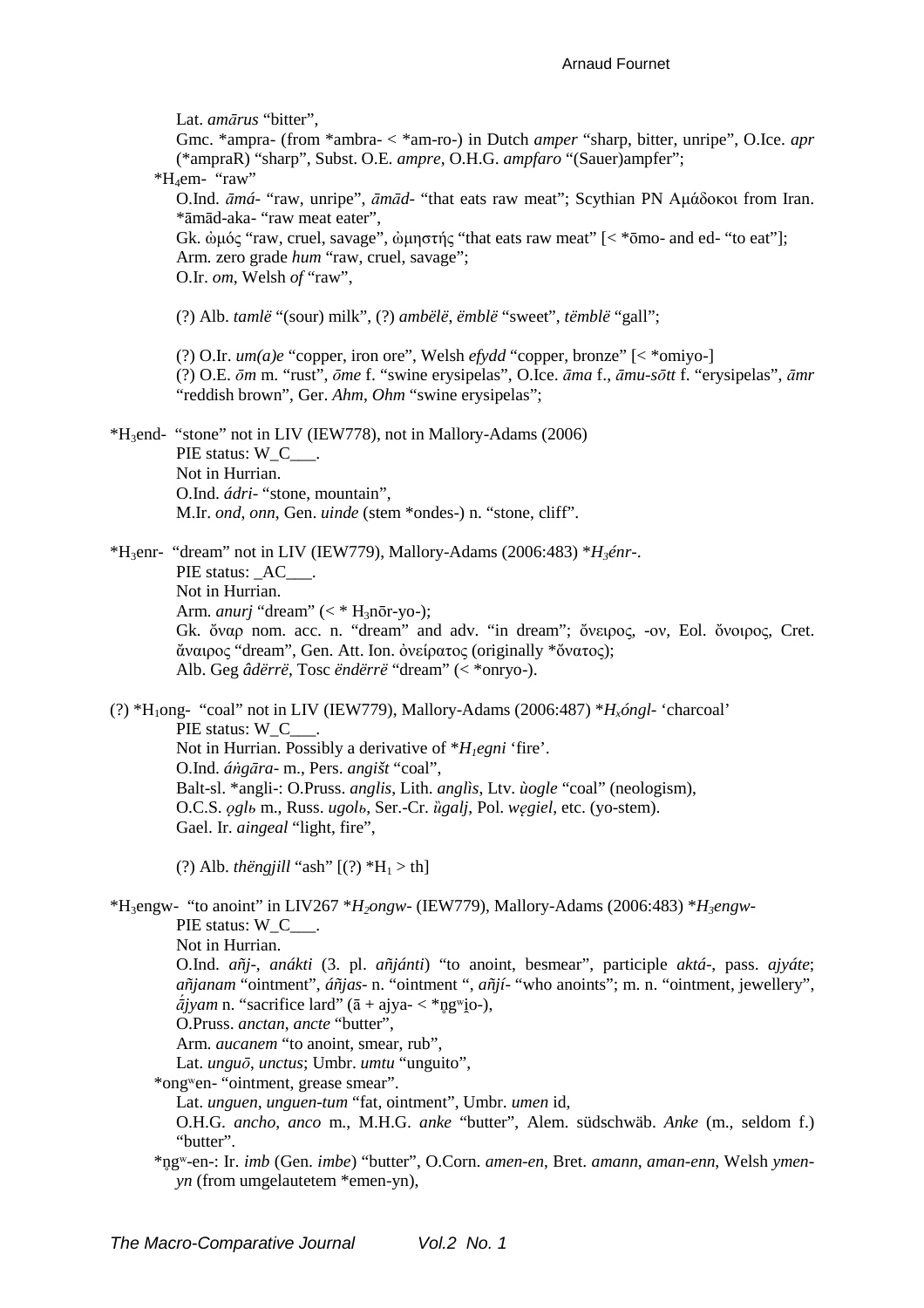(?) zero grade in Alb. (\*n̥gʷh-en) *ngjyenj* "to wet, moisten; to dye, color, imbue".

(?)  $*H_1$ eng<sup>h</sup>u- "fingernail" not in LIV (IEW780), Mallory-Adams (2006:484)  $*H_3nogh(w)$ -PIE status: WACG\_\_.

Not in Hurrian. Egyptian *ˁn-t* 'nail'.

The root contains the body part suffix \*–*ghu*. Very strong segmental instability.

 $*H_1$ on-

Alb. (\*honus) *thoi*, *thua*, pl. *thonj* "nail"  $[(?) * H_1 > th]$ ,

 $*H_1$ ong<sup>h</sup>u-

O.Ind. *áṅghri*- f. "foot", with variant *kh* O.Ind. *nakhá* m., n., *nakhára*- m. n., "nail, claw, talon", Pers. nāxun *id*,

Lith. *nãgas* m. "nail; claw, talon of bird of prey", Ltv. *nags* id; Lith. *nagà* "hoof", O.Pruss. *nage* "foot", O.Bulg. *noga*, Russ. *nogá* "foot" (collective ā-formation); Lith. *nagùtis*, O.Pruss. *nagutis* "fingernail", O.Bulg. *nogъtь*, Russ. *nógotь* "nail, claw, talon",

 $(?)$  Arm. *elungn*  $\leq$  \*enungn],

Gk. ὄνυξ, -υχος "nail, claw, talon"  $\leq$  \*όνχυ-],

- (?) zero grade in Alb. (\*hunghula) *thundla*, *thundra* "hoof"  $[(?) * H_1 > th]$ ,
- Lat. *ungula* "claw, nail, hoof", later also "nail" [< \*ongh-(e)la],

O.Ir. *ingen* f. Dat. pl. *ingnib*, nom. pl. *ingnea*, O.Welsh *eguin*, Welsh *ewin* f., Corn. *euuin*, Bret. *ivin* m. "nail" [< \*nghw-īnā],

O.H.G. *nagal*, O.E. *naegel* "nail", O.Ice. *nagl* id, Goth. *ga-nagljan* "to nail in".

(?) Tocharian A *maku*, B *mekwa* (PT \*mekwā) "finger/toe nails" (Adams 467).

 $*H_3$ en- "to blame, scold" not in LIV (IEW779), Mallory-Adams (2006: 483)  $*H_3$ *enH*<sub>2</sub>- 'to quarrel, contend', \**H3neid*- "to offend" in LIV303 (IEW760-1). PIE status: W\_C\_

Not in Hurrian. Arabic *ˁanat* 'adultery, sin', (V) *ˁanit* 'to spy sby's faults or weaknesses', *ˁanad* 'to go astray'.

Gk. ὄνοµαι "to scold", ὀνοτός "blamed", ὀνοτάζω "to blame, scold"; with -ǝ- in the second syllable Hom. ὤνατο and ὄναται ἀτιμάζεται μέμφεται Hesychius,

M.Ir. *on* "shame"; M.Ir. *anim* (i-stem) "fault, error", O.Welsh *anamou* "mendae", Welsh *anaf*, M.Bret. *anaff* "fault, error".

- \*H3no-d-: Av. *nadǝntō* "who scolds, blames", Gk. ὀνόσσασθαι "rebuke, reproach" etc., ὀνοστός "blamable",
- \*H3ep- "to work, produce" in LIV298-9 (IEW780), Mallory-Adams (2006: 487) \**Hxópes* 'work', (2006: 482)  $*H_2 \delta$ /ép(e)n- 'goods, wealth'. Cf.  $*H_3$ *pews*- "to increase, augment" in LIV303-4 (IEW848).

PIE status: WACG\_H.

Not in Hurrian. Semitic \**ˁbr*: Arabic *ˁubr* 'abundance, high number of', *ˁabīr* 'numerous'.

O.Ind. *ápas*- n. "work", Av. *hv-apah*- "good work"; *ā́pas* n. "work, religious action"; *ápnas*n. "yield, property, possession", Av. *afnah-vant*- "rich",

Gk. ὄµπνη f. "nourishment, food", ὄµπνιος "nourishing",

Lat. *opus*, -*eris* "work, action, profession", *operō*, -*āre* "to work", Oscan *úpsannam* "operandam", *upsatuh sent* ("factī sunt"), perf. *upsed* "fecit", *uupsens* "fēcērunt", Umbr. *osatu* "facitō", Pelign. *upsaseter* "fieret"; Lat. *ops*, *opis* "fortune, richness, power; help", *officium* "obligation" < \*opi-ficium, *Ops* "goddess of crops", *inops*, *cōpia* (\*co-opia), *opulentus* "rich, mighty", probably also *optimus* "the best";

(?) Lat. *omnis* "all, whole" (\*op-ni-s),

(?) O.Ir. *somme* "rich", *domme* "poor" (su-, dus-op-smyo-),

O.E. *efnan*, O.Ice. *efna* "to do"; lengthened grade O.H.G. *uobo* "farmer", *uoben* "to work, exert, worship", Ger. *üben*, O.H.G. *uoba* m. pl. "fiest", M.H.G. *uop* "work, till", O.S. *ōƀian*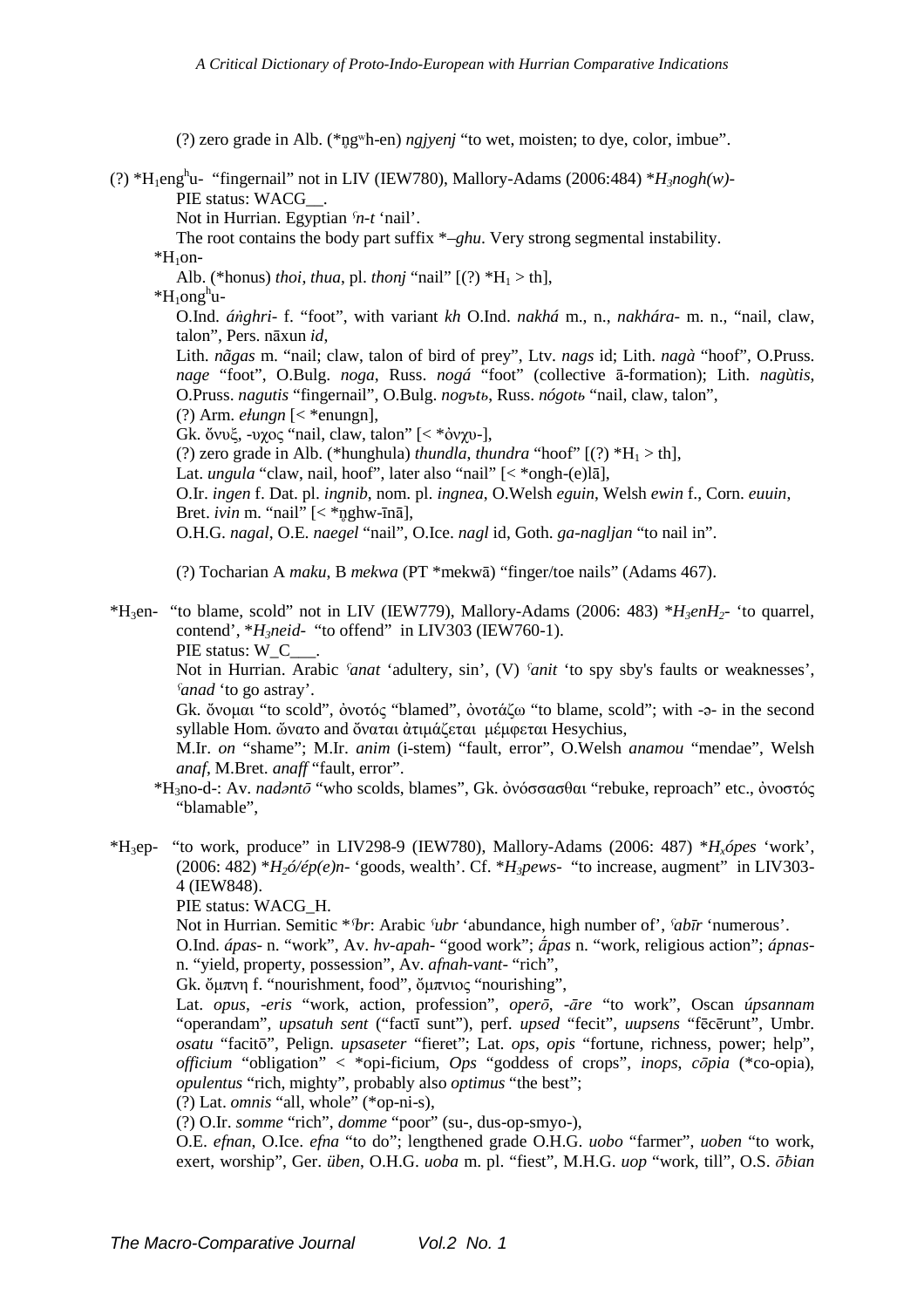"to hold festivities", O.Ice. ofa "to train, practice", of fr "vast, grand, violent", O.Ice. efna "to commit", efni "material, device"; O.Ice. afl "power", (?) zero grade in Alb. puna "work, labor", punoj "work, gain wealth", Hittite is *happinahh*- 'to become rich'.

\*H<sub>3</sub>ep- "to choose" in LIV299 (IEW781), Mallory-Adams (2006: 478) \*H<sub>1</sub>ep- 'take, seize, grasp',  $(2006: 480)$  \* $H_1$ óp- 'desire'. PIE status: W CGT. Not in Hurrian. Semitic \*fbr: Arabic fibra 'consideration, esteem' O.C.S.  $za-(j)$ ap<sub>b</sub> "to esteem, rate", Gk. ἐπιόνομαι to ἐπι-οπ- "to choose": Lat.  $*opi\bar{o}(n)$  "expectation, opinion", *opinor*,  $-\bar{a}ri$  "assume, mean", *opinio* "opinion, expectation"; Frequentative opto, -āre "to wish"; Umbr. upetu "optātō", opeter gen. "lēctī", Osc. *ufteis* "optātī"; Toch. A opyāc, B epyac "understanding" (Iran. lw?).

\*H<sub>2</sub>or- "to speak (loud)" in LIV271 (IEW781), Mallory-Adams (2006:482) \*H<sub>2</sub>eru- 'to pray'. Cf.  $*H<sub>3</sub>reuH-$  "to howl" in LIV306 (IEW867). PIE status: WACG T. Not in Hurrian. O.Ind.  $\hat{a}$ rvati "priest" (?). Russ. orú, oráto "to cry", Serb. oriti se "to echo", Gk. Att. ἀρ $\bar{\alpha}$  (\*αρα $F\bar{\alpha}$ ), Hom. ἀρή "prayer",  $(?)$  Alb. *uroj* "wish, pray", *urtë* "wise", Lat.  $\overline{or}$ , - $\overline{are}$  "to speak in a formal way"; Osc. urust "oraverit"; (?) Hitt. aruwāi- "to bow, kneel",

\*H<sub>3</sub>erb<sup>h</sup>- "servant, slave" not in LIV (IEW781-2), Mallory-Adams (2006: 483) \*H<sub>2/3</sub>orbhos- 'orphan'. PIE status: WACG H. Not in Hurrian. Semitic \*fabd: Arabic fabd 'slave'. Meaning "servant, slave" O.Bulg. rabb "servant", rabota "service", Cz. rob "slave", Arm. arbaneak "servant, manpower", Gk. όρφο-βόται επίτροποι όρφανῶν Hes., ὤρφωσεν ὡρφάνισεν Hes., ὀρφανός "bereft", (?) Alb. *rob* "slave of war, captive" Goth. arbaiPs f. "hardship, work", O.Ice. erfidi n. ds., O.S. arabed f., arbedi n., O.E. earfoP f., earfePe n. "toil, work", O.H.G. arabeit "work", Meaning "child, orphan" O.Ind. *árbha*- "small, weak; kid, child"; Cz. robě "small kid, child", Russ. rebjáta "children", rebënok "kid, child", Arm. orb, -oy "orphan", (?) Alb. Gheg (\*δρφανός) vorfën "poor" [with initial prosthetic v-], Meaning "taken away", Cf. \* $H_{\alpha}$ er- 'to take, inherit' LIV270-1 (IEW61), \* $H_{\beta}$ reuk- "to seize, draw out" in LIV307 (IEW869-70),  $*H_3 re\xi$ - "to stretch out" in LIV304-5 (IEW854-7), Hurrian ar- 'to give'. Lat. *orbus* "something stolen; looted, bereft";

O.Ir. orb(b)e, orpe m. n. "heritage" (\*orbhyo-), comarbe "heritage", Goth. arbi n. "heritage", O.H.G. arbi, erbi n. id, O.E. ierfe, yrfe n. id, O.Ice. arfr m., Goth. arbja, O.Ice. arfi (f. arfa), O.H.G. arpeo, erbo "heir", (?) Hitt. arpa- "unluck. failure".

\*H<sub>3</sub>erb<sup>h</sup>- "circle, orb" not in LIV, not in IEW, Mallory-Adams (2006: 483) \*H<sub>3</sub>érbhis- 'circle, orb'. PIE status: W\_\_\_\_T\_. Limited material. Latin orbis, -is 'orb'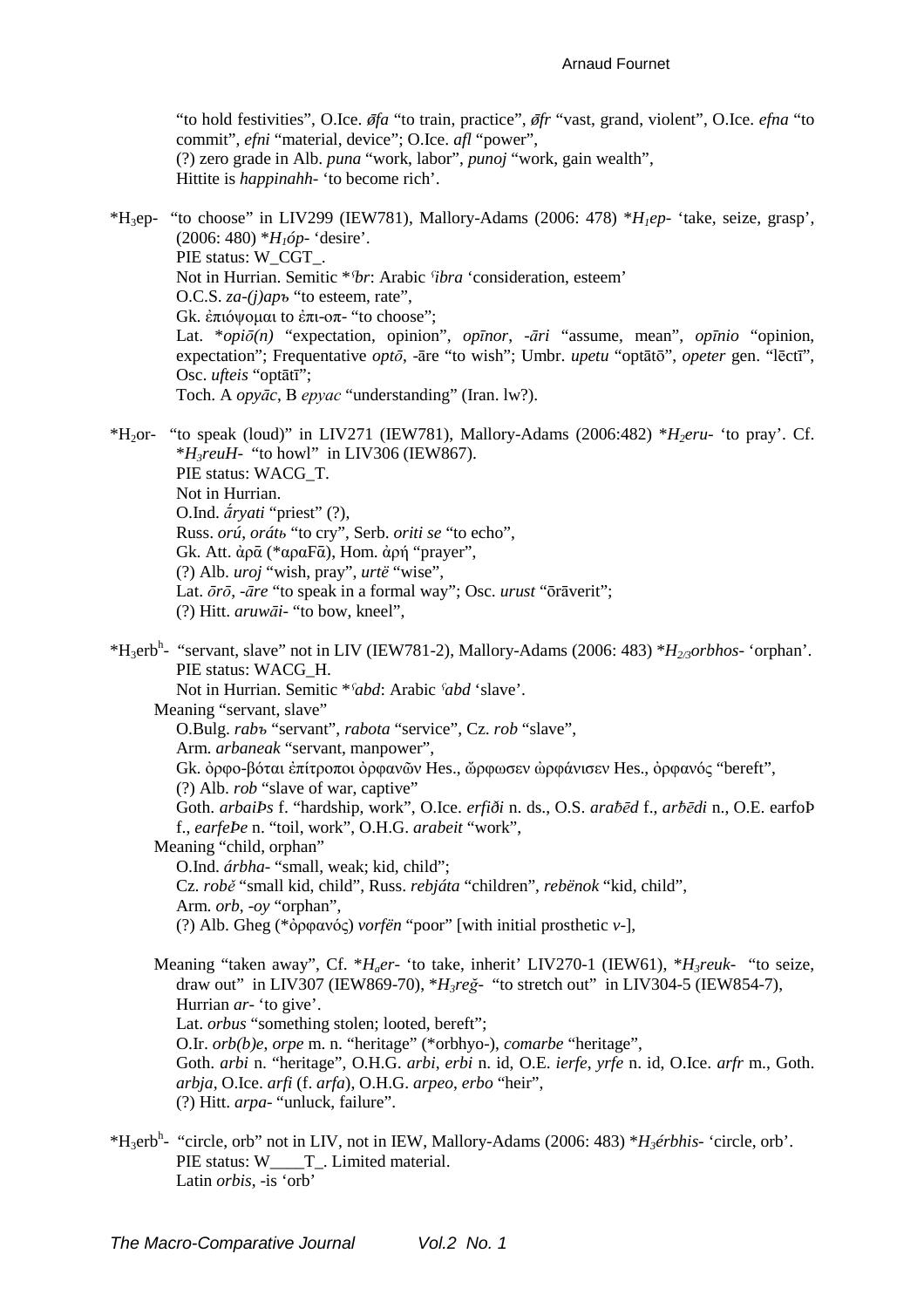Tocharian A, B yerpe 'orb'

\*H<sub>4</sub>erğh- "testicle" not in LIV (IEW782), Mallory-Adams (2006: 484) \*H<sub>4</sub>órğhis PIE status: WAC H. Not in Hurrian. Av. arazi- m. "scrotum", Du. arazi "testicles", Lith. aržùs "lascivious", Gk. ὄργις m. "testicle". Arm. *orji-k*<sup>h</sup> pl. "testicles", *orji* "uncastrated" (\*orghi-yos), *mi-orji* "μόνορχις", Alb. herdhe f. "testicle" (\*orğhiā) [with laryngeal as in hardi "grapevine", (?) \* $H_4 > h$ ], M.Ir. *uirgge* f. "testicle" (\*orghia), Ir. *uirghe* with secondary gh, (?) Lith. eržilas "stallion". Ltv. erzelis id. Hittite arki 'testicle' [no h]. \*H<sub>4</sub>ort- "grape" not in LIV (IEW782), not in Mallory-Adams (2006) PIE status: AC Not in Hurrian. Arabic faraq 'raisin'. Arm.  $ort^h$  "grapes", Alb. *hardi* "grapevine"  $[$ (?)  $*H_4 > h$ ], \*H<sub>3</sub>erw- "intestine" not in LIV (IEW782), not in Mallory-Adams (2006) PIE status: W\_C\_\_\_. Not in Hurrian. Gk. oo o'a "intestine". Lat. arvīna "fat, esp. between skin and bowels", (?) ἀρβίννη κρέας = Σικελοί Hes. [< (?) Latin] \*H<sub>3</sub>estH- "bone" not in LIV (IEW783), Mallory-Adams (2006:482) \*H<sub>2</sub>ost- 'bone' PIE status: WAC H. Not in Hurrian. Semitic \*  $a\check{c}m$ : Arabic  $\check{c}azm$  'bone'. Semitic \*  $\check{c}a\check{s}$  'bone': Arabic  $\check{c}a\check{s}$  '(leg.  $wing) bone'.$ O.Ind. ásthi n., gen. asth-n-áh "leg, bone", Av. ast-, asti- n. "bone", gen. pl. astam, instr. pl. azdbīš, astan-tāt "vitality", Gk. όστέον "bone", όστρακον "hard bowl, shard", όστρεον "oyster", άστράγαλος "ankle", Alb. *asht, ashtë* "bone", Gheg ashti "bone" [Lw ?] (?) O.Ir. asil "limb, member", O.Corn. esel, Bret. ezel id; M.Ir. asna m. "rib" (\*astonyo-?), M. Welsh *ass-en*, pl. *eis* (\*astī), *asseu* "rib, lath, shaft, pole", Lat. os, more properly oss, gen. ossis n. "leg, bone", aLat. ossum; (?) Lat. asser "lath, shaft, stake, pole," Hitt. hastāi- "bone, resistance". \*ozbho- < \*ost-bho-: Gk. ὀσφύς "hip, haunch", O.Ir. odb m. "knot, hunch, outgrowth", Welsh oddf id.  $*$ ost-ko- $\cdot$ Av. asća- "shinbone, calf", Arm. oskr "bone": Welsh *asgwrn* "bone", pl. *esgyrn*, Corn. *ascorn*, Bret. *askourn* [< \*ostko-rno-]. \*H<sub>3</sub>eug- "cold" not in LIV (IEW783), Mallory-Adams (2006:482) \*H<sub>3</sub>eug- 'cold' PIE status: W C . Not in Hurrian. O.Ind. ō-man-"coldness", Av. aota-"cold", ao-dar-"coldness", Ltv. aūksts "cold"; Lith. aušti "to become cold" (\*aug-ske-ti?); causative Ltv. ausît, Lith. áušyti "to cool off", Arm. oic "cold" (\*oug-),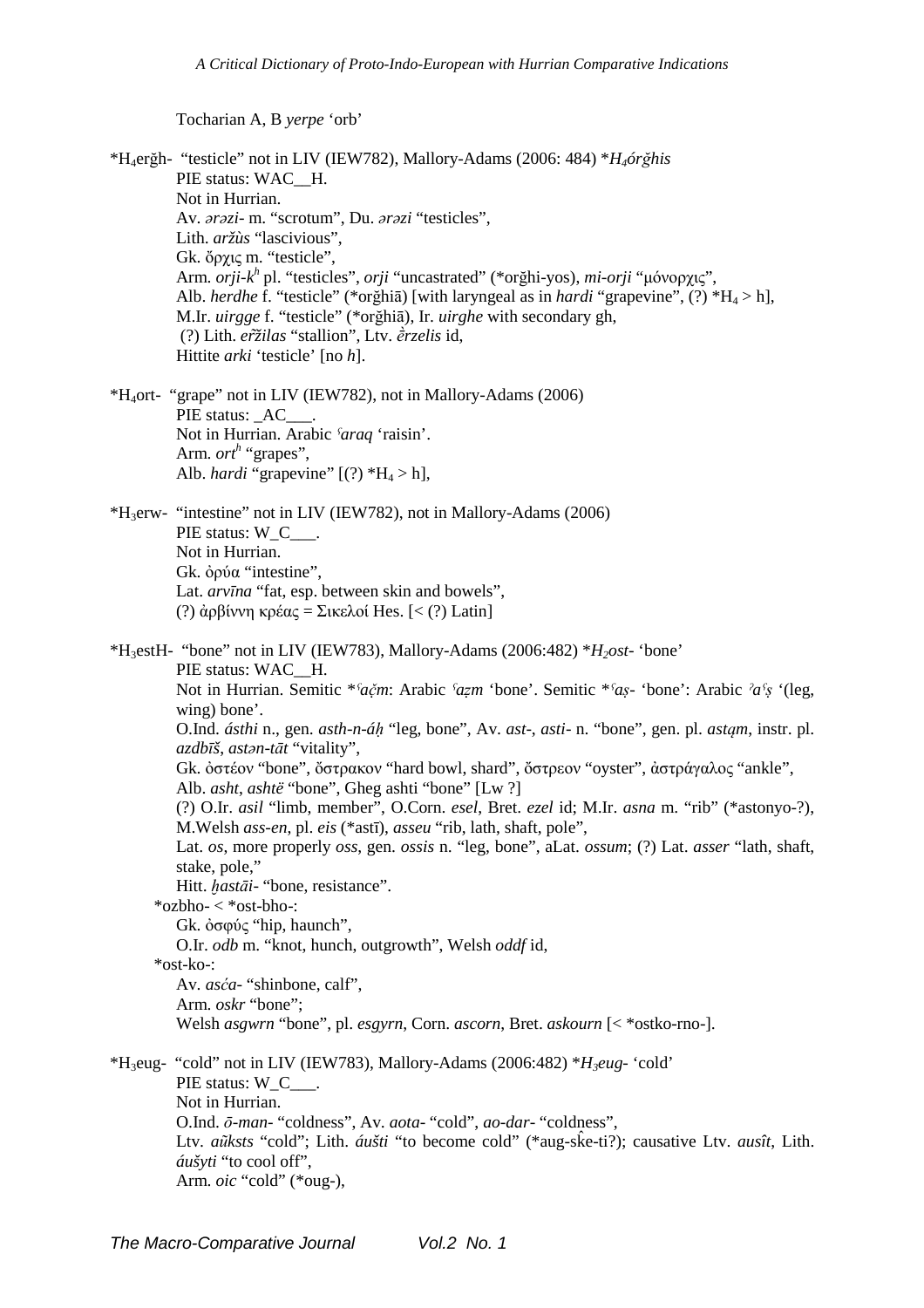M.Ir. ūar "cold" = Welsh oer id. (\*ougro-); O.Ir. ōcht, ūacht m. "coldness" (\*ougtu-);

\*H<sub>2</sub>owi- "sheep" not in LIV (IEW784), Mallory-Adams (2006:482) \* $H_2$ *owi-* 'sheep' PIE status: W CG . Hurrian hawurni 'lamb'. O.Ind. ávi- m. f. "sheep", avika- m. id, avika "female sheep", ávya- "of sheep", Lith. avis, Ltv. avs f. "sheep"; Lith. avinas, Ltv. avins, àuns, O.Pruss. awins "aries, ram" = O.Bulg. ovb-nb id, O.Bulg. ovb-ca "sheep". Arm. hov-iw (\*owi-pā-) "shepherd"; Gk. οἶς, οἶς (Acc. pl. ό̆Fινς) "sheep", οἶεος "of sheep", οἶα, ὄα "sheep skin", lengthened grade ὤα "sheep skin, hem", Gk. οἴα "female sheep", (?) zero grade in Alb. Gheg (\*ovb-ca)  $\nu$ oc,  $\nu$ oca pl. "voung bov, child". O.Ir. ōi "sheep"; Welsh ewig, O.Corn. euhic "cerva" (\*owīkā), Lat. ovis, Umbr. oui, uvef acc. pl. "oves" (au-bubulcus "pastor bovum", also avillus "lamb") O.Ice.  $\bar{x}$ r, O.E.  $\bar{e}$ owu,  $\bar{e}$ owe, O.S. ewi, O.H.G. ouwi, ou "sheep (\*awī, gen. \*awjōz), Goth. awistr "sheepfold", O.E. ēowestre ids., O.H.G. awist, ewist, Goth. awēPi, O.E. ēowde, O.H.G. ewit "flock of sheep", Tocharian B  $\bar{a}(u)w$  "ewe" (Adams 35), eye "sheep" (92), aiyye "ovine", Anatolian Luwian hawi 'sheep', Hittite \*(h)awi- in UDU-iš, \*H<sub>2</sub>ows- "mouth" not in LIV (IEW784-5), Mallory-Adams (2006: 481) \* $H_{1/4}$   $\delta H_1$  (e)s- 'mouth',

Mallory-Adams (2006: 483) \* $H_3eust(y)$ o- 'estuary, river mouth', PIE status: WACGH. Not in Hurrian

PIE  $*_{\bar{O}US}$ :

O.Ind.  $\acute{a}$ -h n. "mouth" (compare  $\bar{a}s$ -án-,  $\bar{a}sy\acute{a}$  m n. "mouth, aperture"), Av.  $\bar{a}h$ -,  $\bar{a}ghan$ - id, Lat.  $\bar{a}s$ ,  $\bar{a}ris$  "mouth, face (with the eyes and mouth), edge, bank, border, shore",

PIE  $*_{\bar{O}SOS}$ :

ved.  $\bar{a} s a y \bar{a}$  "from mouth to mouth" (instr.),

M.Ir.  $\bar{a}$  gen. sg. "mouth",

Lat.  $\bar{o}ra$  "edge, hem, limit, boundary",  $\bar{o}sculum$  "kiss",

(Gmc. \* $\bar{o}saz$ ) O.Ice.  $\bar{o}ss$  m. "river estuary", O.E.  $\bar{o}r$  n.,  $\bar{o}ra$  m. "edge, begin", O.E.  $\bar{o}r$  [> M.Ir. or "ora, margo, linea", O.Welsh  $\bar{0}r$  id],

 $PIE * aus$ 

Alb. anë "side, hem, bank, border, shore"

(?) Hitt. *aiš*, gen. *iššaš* n. "mouth" (\*ayes, \*aisos)

O.Ind.  $\acute{\sigma}$ stha- m. n. "lip", Av. aošta-, aoštra- id. (\* $\sigma$ us-), O.Pruss. austo "mouth" (acc. sg. āustin), Lith. áuščioti "to babble, chatter, rumor, gossip",

Ltv. aūšât "to babble, chatter", Lith. uostà f., úostas m. "embouchure, estuary, mouth of a river, lagoon", Ltv. uosts m., uōsta f. "harbor", O.C.S. usta pl. "mouth": Slav. \*ustbie n. "estuary". Bulg. ústiie. Russ. ústbie etc., O.C.S.

ustona, Slov. ûstna "lip"; O.C.S. ustiti (naustiti) "to move"; probably O.C.S. uzda etc. "bridle, rein"; Ltv. ap-aûši (\*-austy-) "halter"; Lat. *ostium* "entrance, river estuary",

- \*H<sub>2</sub>ows- "ear" not in LIV (IEW785), Mallory-Adams (2006: 487) \* $H_a$ óus- 'ear' PIE status: WACGH. Not in Hurrian
	- \*δus-: Gk. Dor. ὦς "ear": ὤFατα "auricular, ears" Alkm., ἀμφ-ὦες Theocr. "with two handles", Dor. ἐξ-ωβάδια "earrings", ύπερ-ώιη "palate", Att. λαγ-ώς, Hom. λαγ-ωός n. "hare" (\*slagousos) "with loose ears":

\*aus-: Av. uši nom. Du. "both ears, understanding, mind, sense", instr. Du. uši-bya, Pers. hoš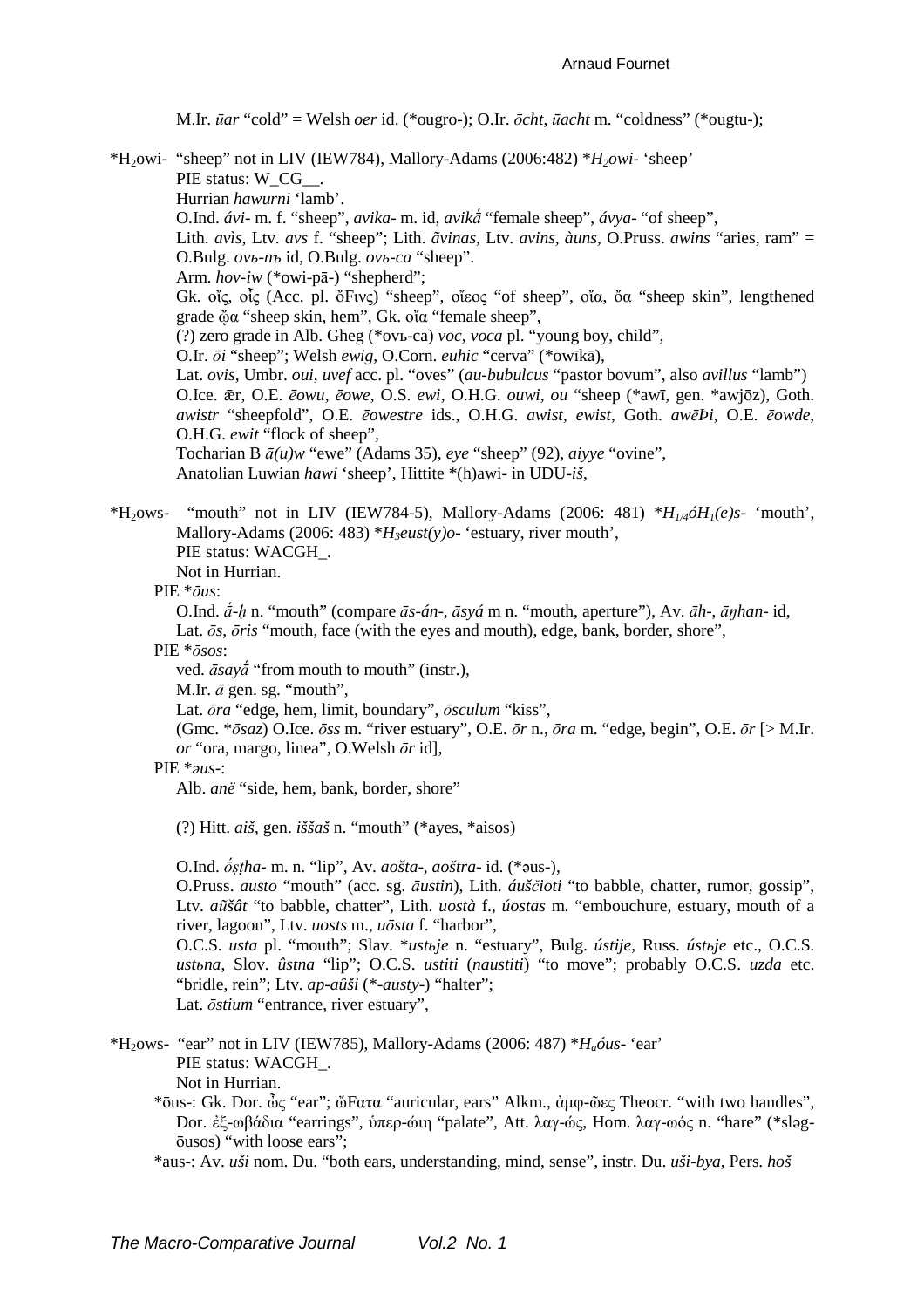Lith. ausìs f. (also m.), gen. pl. ausų̃, Ltv. àuss f.; O.Pruss. acc. pl. āusins "the ears", besides ausins voc. m., O.C.S. ucho, gen. ušese (s-stem),

Arm. unkn "ear" (\*us-on-ko-m),

(?) Gk. ὤFατα "auricular, ears".

Lat. *auris* f. "ear" (\*ausi-s).

O.Ir. arae m. "temple" (\*par-ausyos),

Goth. auso n. "ear" (Gmc. \*auzan-): O.Ice. eyra, O.E. eare, O.Fris. are, O.S. O.H.G. ora n. "ear"; therefrom O.H.G.  $\bar{0}ri$ , M.H.G. aere "ear",

\*aus-: Gk. lak. αὖς "ear", pl. ἄανθα (\*αυσ-ανθα) Alkm., tarent. ἆτα (\*αυσατα); Ion. παρ-ήιον, Att. παρ-εία, Lesb. παρ-αύα "temple" [=O.Ir. arae]; Att. οὖς (\*οὖσος) "ear", Hom. gen. ούατος (\*ουσητος), ωκίδες "earrings" Hes. (\*ous-n-ko), Alb. *vesh* m. "ear" (\*ōus-, ōs-), (\*ves) *vath* "earring", *vathë* "loop, sheepfold, pen". O.Ir.  $\bar{a}u$ ,  $\bar{o}$  n. "ear" (\*ausos-),

Baluchi gosh, Tadzik gus, Afghan gvaz, Albanian veshi, Greek Cretan hous, Byelorussian vuchi, vuxa, Lusatian L hucho, Lusatian U wucho, Ukrainian vucho, vuxo, Macedonian uvo, usi "ear"

\*H<sub>3</sub> $\bar{\sigma}$ wyom- "egg" not in LIV (IEW783-4), Mallory-Adams (2006: 487) \*H<sub>2</sub> $\bar{\sigma}$ (w)iom 'egg' PIE status: WACGH.

Not in Hurrian.

Av. apa-āvaya- "without testicle", O.Pers. xāya "egg",

Gujarati indu, Lahnda enda, Panjabi anda, Hindi enda, Bengali anda, Marathi ende, Slovak vajce, Czech vejce, vayco, "egg",

Gk. Att. ωπόν (\*δuwyom), Eol. ώτον (\*δwiyom), Dor. ώεον (\*δweiom) "egg",

Arm. ju, gen. jvoj "egg",

Albanian vezë [\* $H > v$ ]

Lat. ovum "egg",

Welsh wy, O.Corn. uy "egg" (\* $\bar{a}$ wyon < \* $\bar{o}$ wyom),

O.C.S. ajbce, Slov. jájce, O.Cz. vajce, Cz. vejce (\*ōya- n.) "egg";

(?) Crimean Goth. ada (Goth. \*addja); O.Ice. egg, O.H.G. ei, O.E.  $\bar{z}$ g "egg" (Gmc. \*ajjaz-), O.H.G. pl. eizir,

 $*H_3ozd$ - "branch" not in LIV (IEW785-6), Mallory-Adams (2006: 482)  $*H_2osd$ - 'branch', (2006: 487)  $*H<sub>x</sub>$ ósghos 'knot (in wood)' PIE status: CG.

Not in Hurrian. Semitic \*  $s$ as: Arabic  $a$ <sup>c</sup>s 'rod, stick, branch', Arabic  $\bar{a}s$  ( $\sqrt{s}$ ss) 'grove, bush'. \*H<sub>3</sub>ozd-:

Arm. ost "twig, branch, bough", Gk. ὄζος id,

Goth. asts, O.H.G. ast "bough"; with vriddhi \*ōzdos in O.E. ōst, M.L.G. ōst "knot in wood, knag".

 $*H<sub>3</sub>ozgh-$ :

Pehl. azg "bough", Pers. azay "twig, branch, bud", Gk. ὄσχος, ὄσχη, ὤσχη "twig, branch, sprout";